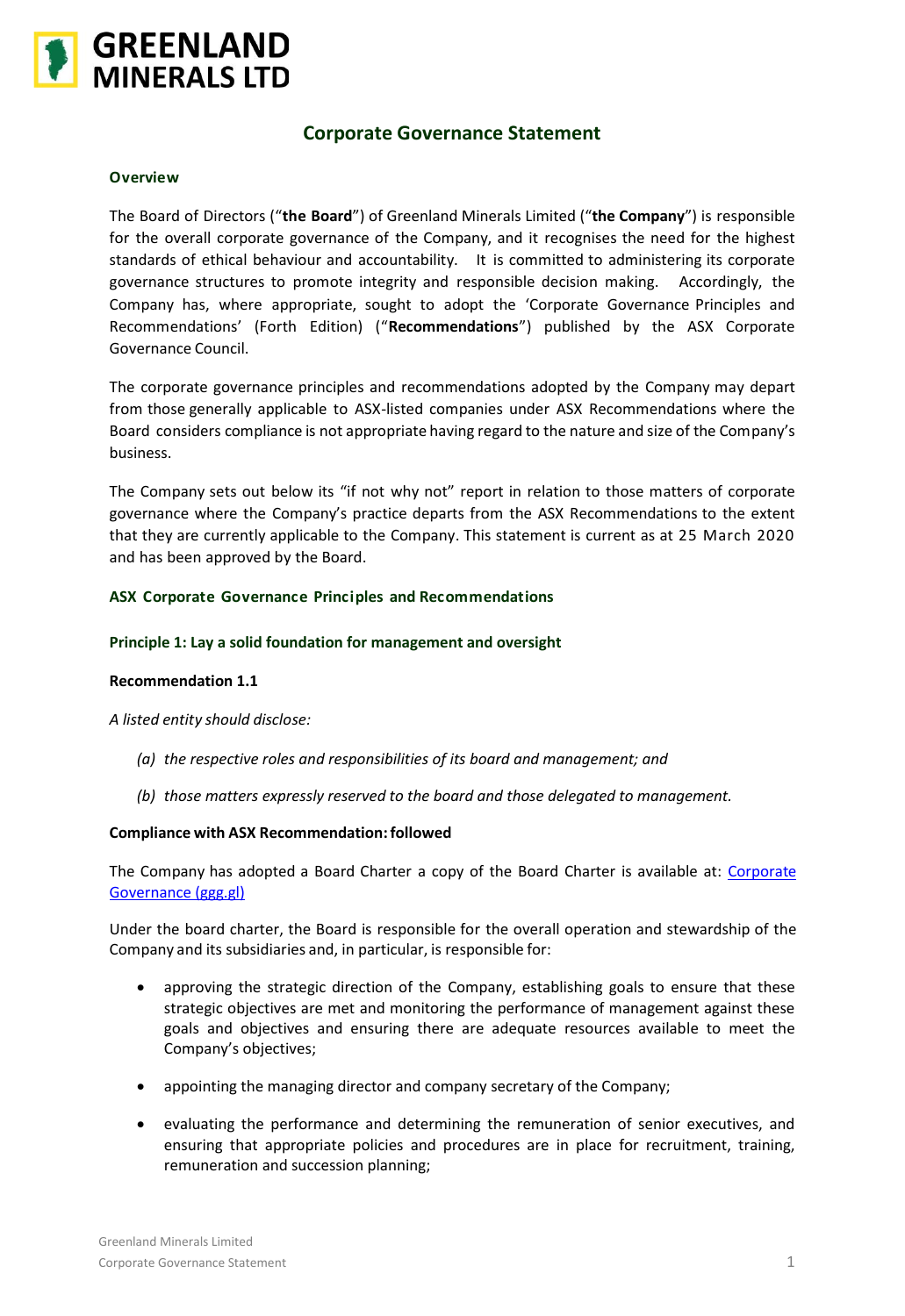

- approving and monitoring financial reporting and capital management;
- ensuring that adequate risk management procedures exist and are being complied with;
- ensuring that the Company has appropriate corporate governance structures in place, including standards of ethical behaviour and a culture of corporate and social responsibility;
- ensuring that the Board is and remains appropriately skilled to meet the changing needs of the Company; and
- ensuring procedures are in place for ensuring the Company's compliance with the law.

The Board meets on a regular basis to review the Company's performance against its goals both financial and non-financial.

The responsibilities of Senior Management including the Managing Director are set out in their respective job descriptions.

### **Recommendation 1.2**

*A listed entity should:*

- *(a) undertake appropriate checks before appointing a director or senior executive, or putting forward to security holders a candidate for election, as a director; and*
- *(b) provide security holders with all material information relevant to a decision on whether or not to elect or re-elect a director.*

### **Compliance with ASX Recommendation: followed**

The board undertakes appropriate checks prior to appointing person or putting a person forward as a candidate for election as a director. These include checks as to the person's character, education, criminal record, bankruptcy history, experience and ability to add value to the board.

As a matter of practice, the Company includes in its notices of meeting a brief biography of each Director who stands for election or re-election. The biography sets out:

- the relevant qualifications and professional experience of the director;
- details of directorships with other listed companies;
- any material conflicts of interest or other adverse information;
- a statement regarding whether the director meets the criteria to be considered independent;
- a statement whether the remainder of the board supports the election or re-election of the candidate.

### **Recommendation 1.3**

*A listed entity should have a written agreement with each director and senior executive setting out the terms of their appointment.*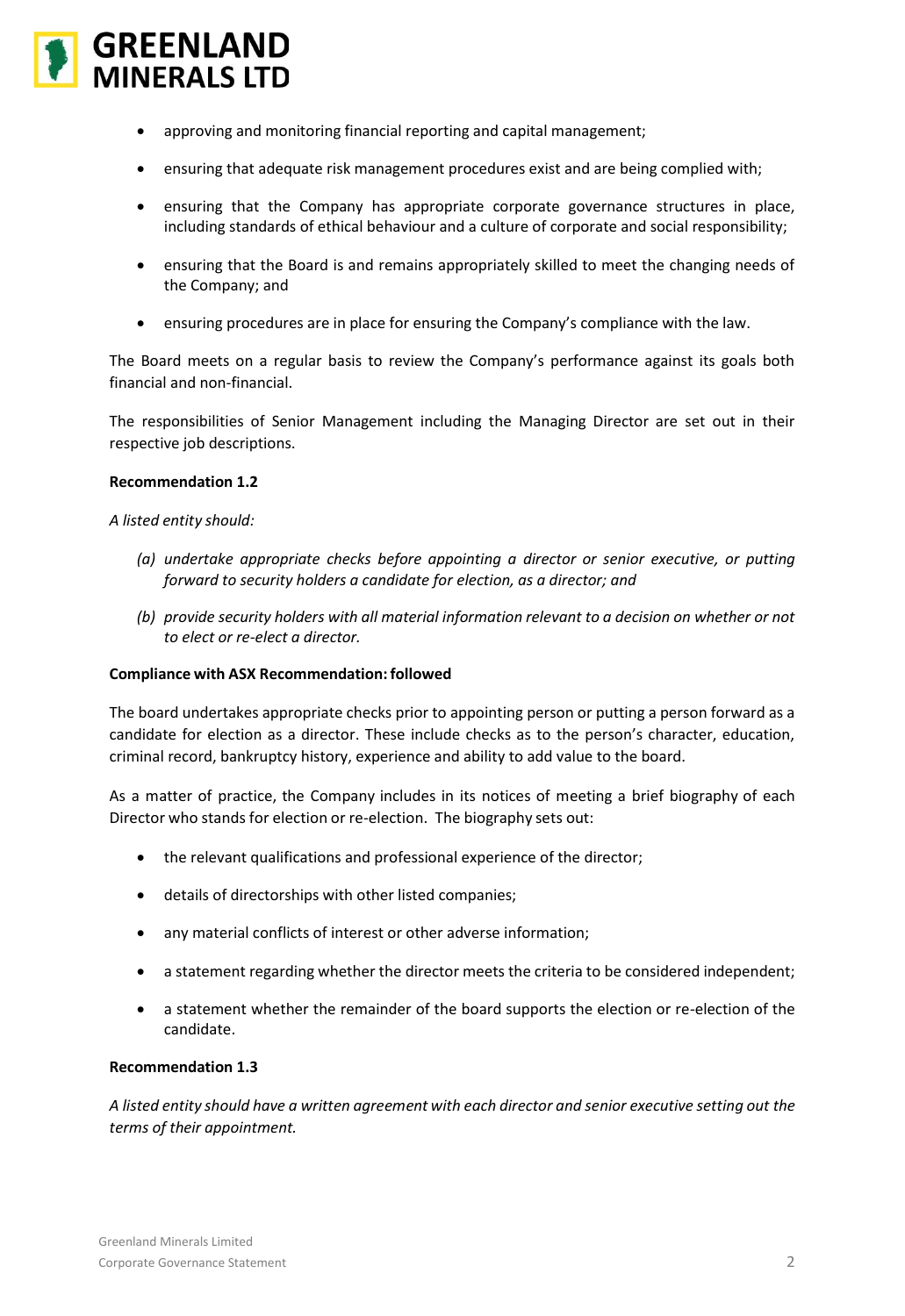

The Company seeks to engage or employ its directors and other senior executives under written agreements setting out key terms and otherwise governing their engagement or employment by the Company.

The Company's Managing Director and all other senior Executives are employed pursuant to a written employment agreement with the Company and each Non-Executive Director is engaged under a letter of engagement.

# **Recommendation 1.4**

*The company secretary of a listed entity should be accountable directly to the board, through the chair, on all matters to do with the proper functioning of the board.*

# **Compliance with ASX Recommendation: followed**

In accordance with the Board Charter, the Company Secretary reports directly, and is accountable, to the Board through the Chairman in relation to all governance matters.

The Company Secretary advises and supports the Board members on general governance matters, implements adopted governance procedures, and coordinates circulation of meeting agendas and papers.

# **Recommendation 1.5**

### *A listed entity should:*

- *(a) have and disclose a diversity policy;*
- *(b) through its board or a committee of the board set measurable objectives for achieving gender diversity in the composition of its board, senior executives and workforce generally; and which includes requirements for the board or a relevant committee of the board to set measurable objectives for achieving gender diversity and to assess annually both the objectives and the entity's progressin achieving them;*
- *(c) disclose as at the end of each reporting period the measurable objectivesfor achieving gender diversity set by the board or a relevant committee of the board in accordance with the entity's diversity policy and its progress towards achieving them, and either:*
	- *(i) the respective proportions of men and women on the board, in senior executive positions and acrossthe whole organisation (including how the entity has defined "senior executive" for these purposes); or*
	- *(ii) if the entity is a "relevant employer" under the Workplace Gender EqualityAct, the entity's most recent "Gender Equality Indicators", as defined in and published under that Act.*

### **Compliance with ASX Recommendation: followed**

The Company's recruitment policy is merit based. The most appropriate person for the position is employed regardless of gender, age, ethnicity and cultural background. The Company's Diversity policy is on the Company's website: [Corporate Governance \(ggg.gl\)](https://www.ggg.gl/investors/corporate-governance/)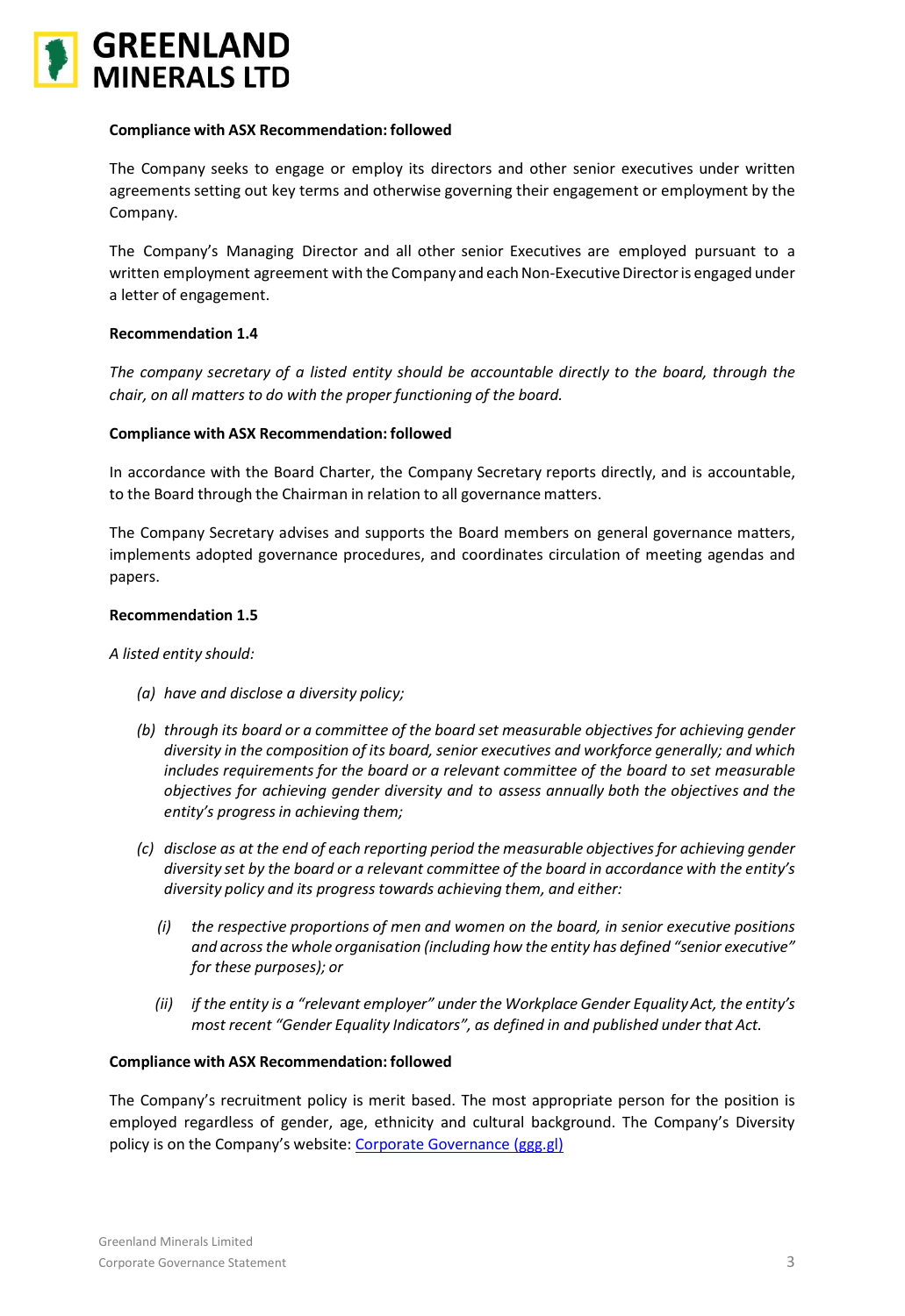

The positions held by women in the Company (including subsidiaries) at 31 December 2021 include two corporate positions, approximately 20% of all staff are women.

The Company is not a 'relevant employer' under the Workplace Gender Equality Act.

Taking into consideration the Company's current size and relatively low number of employees, the Company to date has not implemented a monitoring and evaluation policy to assess the Company's measurable objectives in the area of diversity, in all relevant areas of the business.

The Directors are aware of their responsibility to the community, the staff and the Company.

### **Recommendation 1.6**

*A listed entity should:*

- *(a) have and disclose a process for periodically evaluating the performance of the board, its committees and individual directors; and*
- *(b) disclose, in relation to each reporting period, whether a performance evaluation was undertaken in the reporting period in accordance with that process.*

# **Compliance with ASX Recommendation: followed**

The Board undertakes an annual performance evaluation of itself that:

- compares the performance of the Board with the requirements of its Charter; and
- effects any improvements to the Board Charter deemed necessary or desirable.

The small size of the Board and the nature of the Company's activities make the establishment of a formal performance evaluation at the present time unnecessary. Performance evaluation is a discretionary matter for consideration by the entire Board and in the normal course of events the Board reviews performance of the management, Directors and the Board as a whole.

### **Recommendation 1.7**

*A listed entity should:*

- *(a) have and disclose a process for periodically evaluating the performance of its senior executives; and*
- *(b) disclose in relation to each reporting period, whether a performance evaluation was undertaken in the reporting period in accordance with that process.*

### **Compliance with ASX Recommendation: followed**

The Company has a process for evaluation of its key executives.

As with evaluation of Directors, performance evaluation for key executives is a discretionary matter for consideration by the entire Board and in the normal course of events the Board reviews the performance of the executives and management as a whole.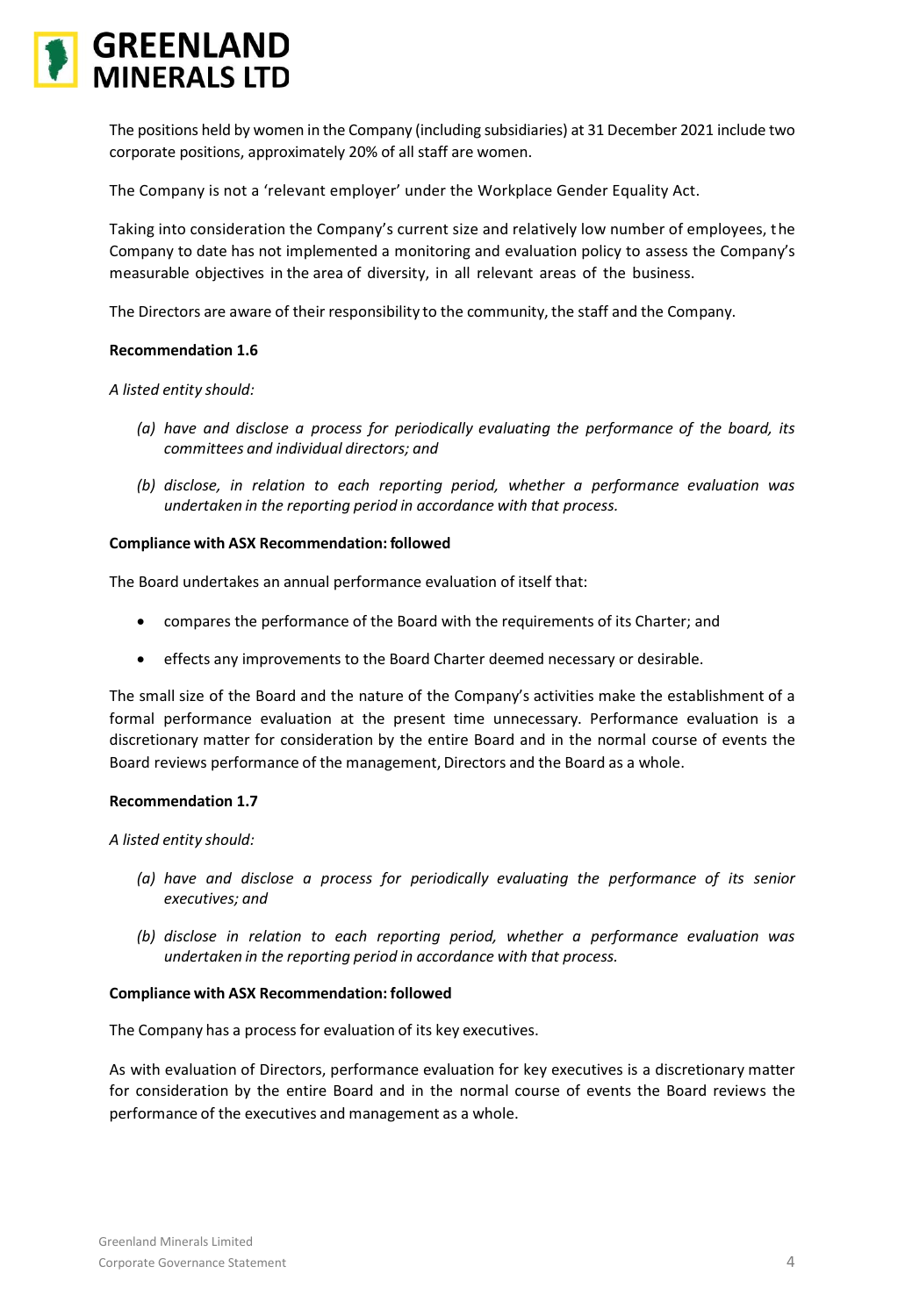

# **Principle 2: Structure the Board to add value**

# **Recommendation 2.1**

*The board of a listed entity should:*

- *(a) have a nomination committee which:*
	- *(i) has at least three members, a majority of whom are independent directors; and*
	- *(ii) is chaired by an independent director,*

*and disclose:*

- *(i) the charter of the committee;*
- *(ii) the members of the committee; and*
- *(iii) as at the end of each reporting period, the number of times the committee met throughout the period and the individual attendances of the members at those meetings; or*
- *(b) if it does not have a nomination committee, disclose that fact and the processes it employs to address board succession issues and to ensure that the board has the appropriate balance of skills, knowledge, experience, independence and diversity to enable it to discharge its duties and responsibilities effectively.*

# **Compliance with ASX Recommendation: 2.1(a) not followed, 2.1(b) followed**

The Company does not have a nomination committee.

The full Board, considers the matters and issues that would otherwise be addressed by a nomination committee.

Under the Board Charter, candidacy for the Board is based on merit against objective criteria with a view to maintaining an appropriate balance of skills and experience. As a matter of practise, candidates for the office of Director are individually assessed by the Chairman and the Managing Director then considered by the entire Board, before appointment or nomination to ensure that they possess the relevant skills, experience or other qualities considered appropriate and necessary to provide value and assist in advancement of the Company's operations.

The Board considers that, given the current size and scope of the Company's operations, efficiencies or other benefits would not be gained by establishing a separate nomination committee.

The Board would reconsider the requirement for, and benefits of, a separate nomination committee as the Company's operations grow.

### **Recommendation 2.2**

*A listed entity should have and disclose a board skills matrix setting out the mix of skills and diversity that the board currently has or is looking to achieve in its membership.*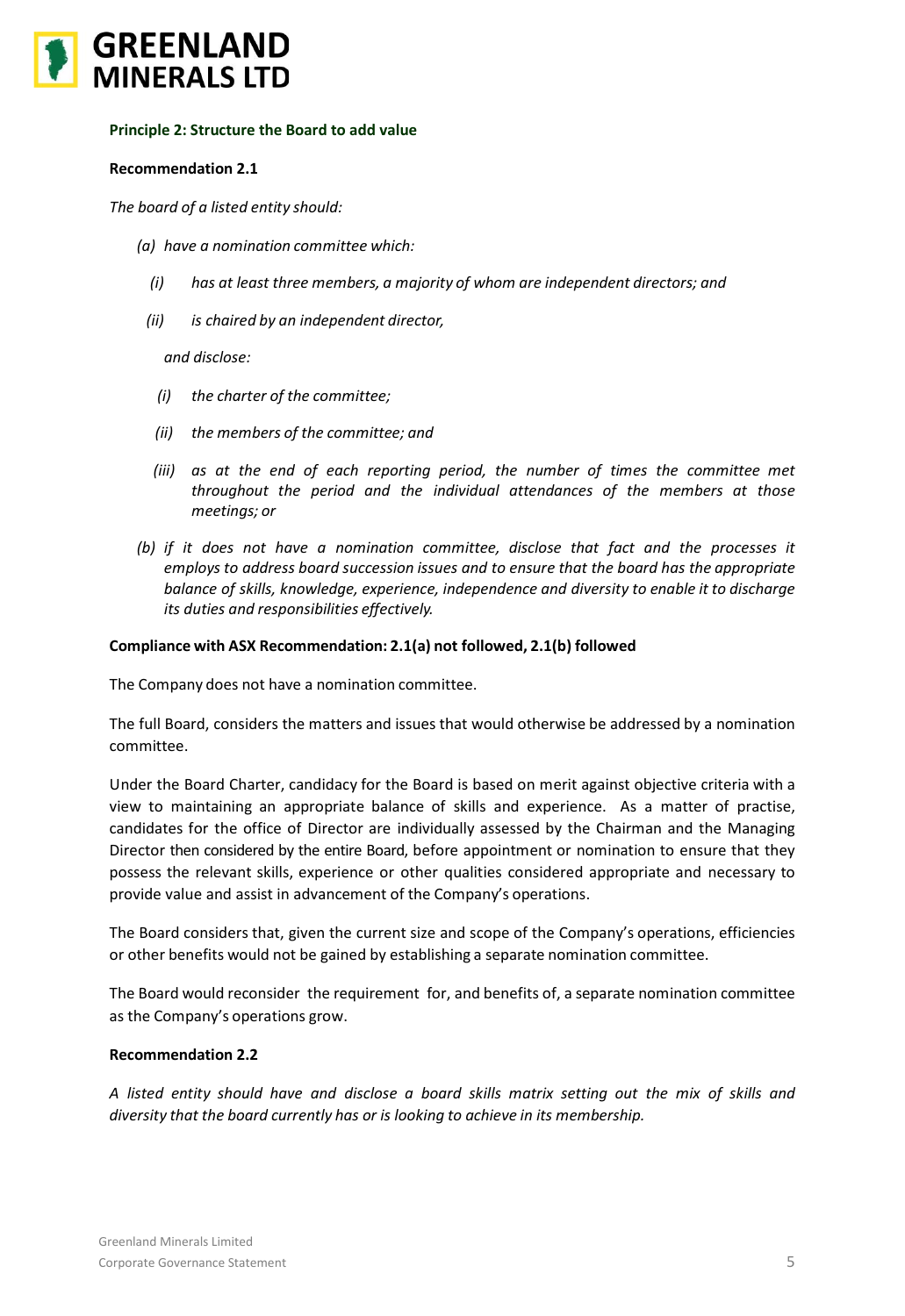

The Company does not currently have a skills or diversity matrix in relation to the Board. The Board considers that such a matrix is not necessary given the current size and scope of the Company's operations. The Board will adopt such a matrix at a later time as the Company's operations grow and evolve.

# **Recommendation 2.3**

*A listed entity should disclose:*

- *(a) the names of the directors considered by the board to be independent directors;*
- *(b) if a director has an interest, position, association or relationship of the type described in Box 2.3 but the board is of the opinion that it does not compromise the independence of the director, the nature of the interest, position, association or relationship in question and an explanation of why the board is of that opinion; and*
- *(c) the length of service of each director.*

### **Compliance with ASX Recommendation: followed**

The Company has two directors who satisfies the criteria for independence as outlined in ASX Recommendation 2.3, being Mr. Tony Ho and Mr Simon Cato.

The Board currently comprises the following members:

### **Mr Tony Ho - Non-Executive Chairman**

Mr Ho has been a non-executive director since 9 August 2007 and non-executive chairman since September 2014.

The Board (excluding Mr Ho) Considers Mr Ho to be independent as Mr Ho holds a less than substantial number of shares in the Company and is not involved in the day-to-day management of the Company.

### **Mr Daniel Mamabou Blance - Managing Director**

Mr. Mqmadou Blanceo held this office since 6 December 2021.

The Board (excluding Mr Mamadou Blanco) considers Mr Mamadou Blanco to be nonindependent as he is an executive director of the Company.

### **Mr Simon Cato- Non-executive Director**

Mr Simon Cato has been a director since 21 February 2006.

The Board (excluding Mr Cato) considers Mr Cato to be independent as Mr Cato holds a less than substantial number of shares in the Company and has not been involved in the day-today management of the Company or held an executive position within the last 3 years.

# **Mr Xiaolei Guo – Non-executive Director**

Mr Guo was appointed as a director on 12 October 2017.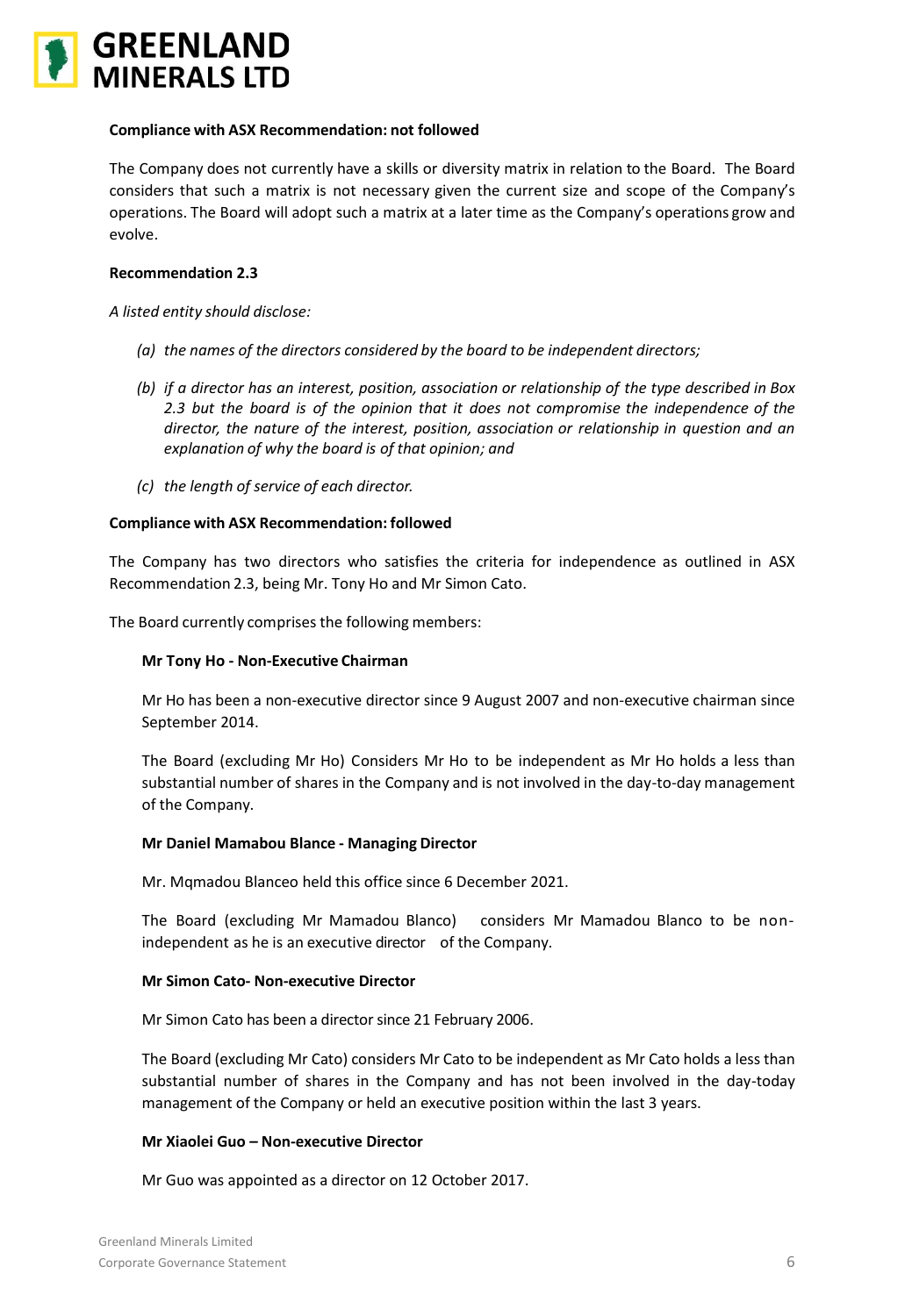

The Board (excluding Mr Guo) considers Mr Guo to be non-independent as Mr Guo represents a substantial shareholder, Le Shan Shenghe Rare Earth Company Limited.

# **Recommendation 2.4**

*A majority of the board of a listed entity should be independent directors.*

### **Compliance with ASX Recommendation: not followed**

The Board does not comprise a majority of "independent directors" at present.

There are currently two directors who satisfies the criteria for independence for the purposes of ASX Recommendation 2.3, being Mr Tony Ho and Mr Simon Cato (see paragraph 2.3(c) above).

However, given the size and scope of the Company's operations, the Board considers that it has the relevant experience in the exploration and mining industry and is appropriately structured to discharge its duties in a manner that is in the best interests of the Company and its shareholders from both a long-term strategic and operational perspective.

The Board Charter provides that it is preferable that the majority of the Board be independent nonexecutive directors. Accordingly, the Board would appoint further independent non-executive directors as suitably qualified candidates are identified and as the size and scale of the Company's operations determine.

# **Recommendation 2.5**

*The chair of the board of a listed entity should be an independent director and, in particular, should not be the same person as the CEO of the entity.*

### **Compliance with ASX Recommendation: followed**

The Chairman of the Company, Mr Tony Ho, is an independent director in accordance with the criteria for independence as outlined in ASX Recommendation 2.3.

# **Recommendation 2.6**

*A listed entity should have a program for inducting new directors and provide appropriate professional development opportunities for directors to develop and maintain the skills and knowledge needed to perform their role as directors effectively.*

### **Compliance with ASX Recommendation: followed**

New Directors are introduced to the staff and are given a thorough explanation of the Company's affairs and procedures.

The Directors are from diverse backgrounds and have developed varied personal experiences that add to the combined skill base of the Board. The Board seeks to ensure that all of its members understand the Company's operations and encourages direct interaction with senior management when required. Directors are encouraged attend, on behalf of the Company and otherwise, technical and commercial seminars and industry conferences which enable them to maintain their understanding of industry matters and technical advancements.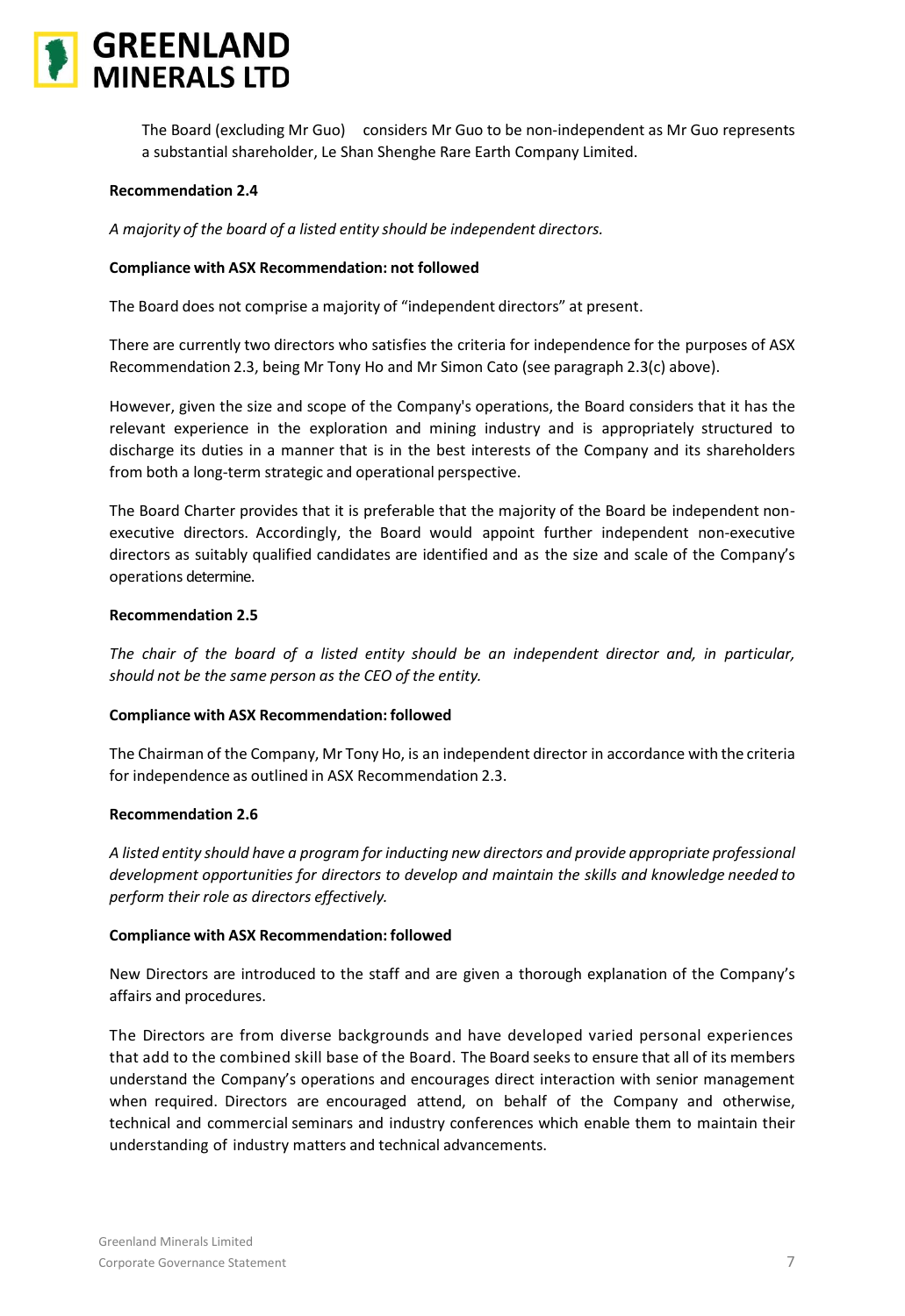

# **Principle 3: Instill a culture of acting lawfully, ethically and responsibly**

# **Recommendation 3.1**

*A listed entity should articulate and disclose its values.*

# **Compliance with ASX Recommendation: followed**

The Board has adopted a Statement of Values, the values apply to the Company and all subsidiaries and are a minimum standard of behavior that is expected from the Company's directors, senior executives and employees.

Greenland Minerals Limited core values are to:

- To act honestly, ethically and responsibly at all times.
- To strive to meet the expectations of stakeholders.
- To operate in a socially and environmentally responsible manner.
- To be respectful of all stakeholders.

A copy of the Statement of Values is available on the Company's website. Corporate Governance [\(ggg.gl\)](https://www.ggg.gl/investors/corporate-governance/)

# **Recommendation 3.2**

*A listed entity should:*

- *(a) have a code of conduct for its directors,senior executives and employees; and*
- *(b) disclose that code or a summary of it.*

# **Compliance with ASX Recommendation: followed**

The Board has established a Directors' Code of Conduct and a Code of Business Conduct. These Codes aim to develop a consistent understanding of, and approach to, the desired standards of conduct and behaviour with which the directors, officers, managers, employees and consultants of the Company are expected to comply. The Board believes that the success of the Company has been and will continue to be enhanced by a strong ethical culture within the organization.

These Codes sets out the Company's policies on various matters, including the following:

- conflicts of interest in accordance with the Corporations Act and the Constitution, each Director is required to keep the Board advised, on an ongoing basis, of any interest that could potentially conflict with those of the Company, and where the Board believes a significant conflict exists, the Director concerned will not receive the relevant papers and will not be present at the Board meeting whilst the matter is being considered;
- dealings with the Company's assets and property;
- health, safety and environment;
- employment practices; and
- gifts and entertainment.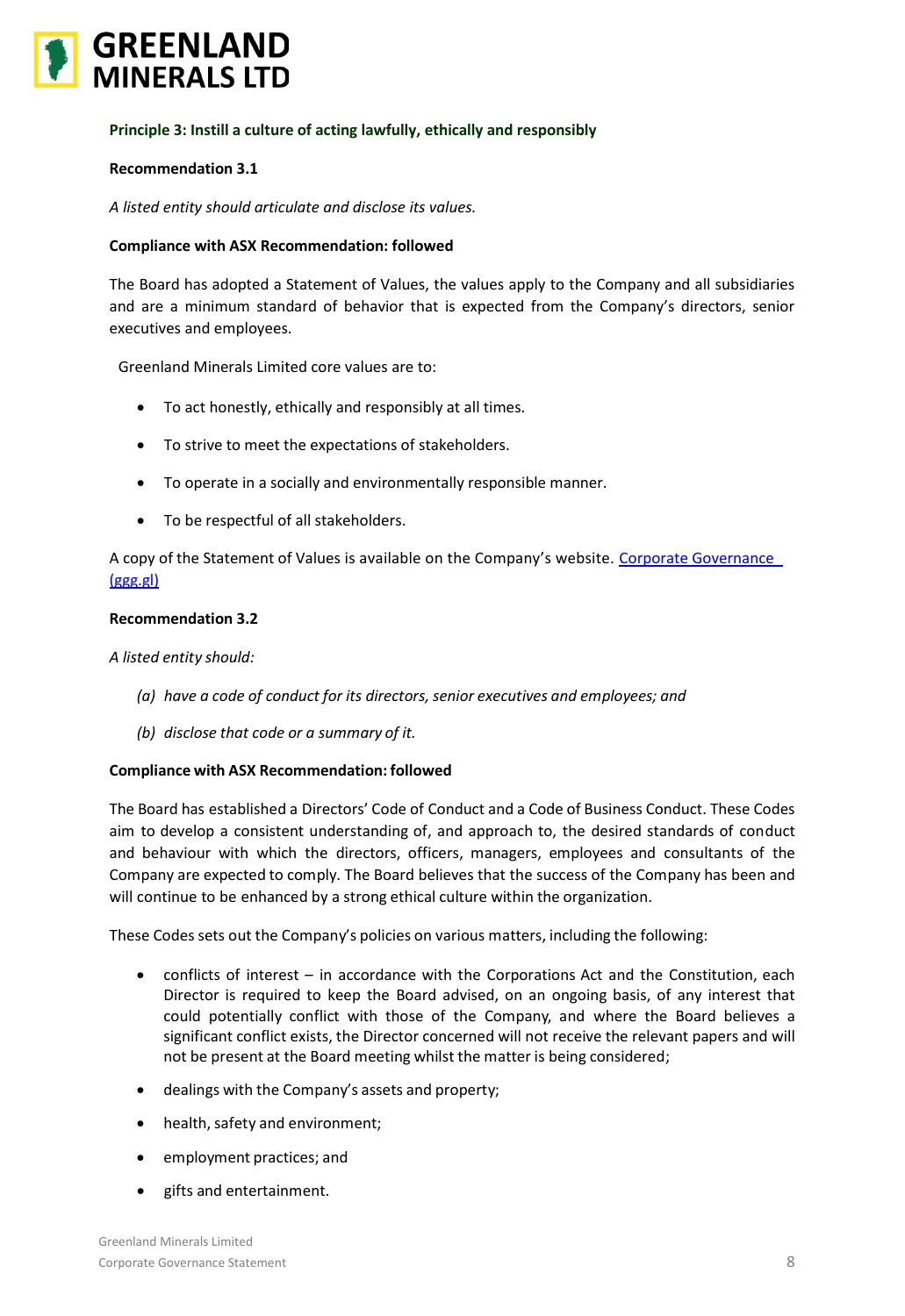

The Codes also outlines the procedure for reporting any breaches of the Codes and the possible disciplinary action the Companymay take in respect of any breaches.

In addition to their obligations under the Corporations Act in relation to inside information, all directors, employees and consultants have a duty of confidentiality to the Company in relation to confidential information they possess.

In fulfilling their duties, each director dealing with corporate governance matters may obtain independent professional advice at the Company's expense, subject to prior approval of the Chairman, whose approval will not be unreasonably withheld.

A copy of the Codes is available at: [Corporate Governance \(ggg.gl\)](https://www.ggg.gl/investors/corporate-governance/)

# **Recommendation 3.3**

*A listed entity should:*

- *a) have and disclose a whistleblower policy; and,*
- *b) ensure the board or a committee of the board is informed of any material incidents reported under that policy.*

# **Compliance with ASX Recommendation: followed**

The Company has implemented a Whistleblower Policy, the Policy supplements the Company's Code of Conduct and Risk Management Policies. The aim of the Whistleblower Policy is to encourage staff to report any behavior they suspect to be in breach of the Company's Code of Conduct, any other Company's policies or unethical or illegal activities. The Whistleblower Policy provides the following guidance:

- the types of matters that are reportable under the Policy;
- how a report should be made and who a report should be made to;
- how the report will be investigated;
- protections provided to the Whistleblower.

A copy of the Whistleblower policy is available at: [Corporate Governance \(ggg.gl\)](https://www.ggg.gl/investors/corporate-governance/)

### **Recommendation 3.4**

*A listed entity should:*

- *a) have and disclose an anti-bribery and corruption policy; and,*
- *b) ensure that the board or a committee of the board is informed of any material breaches of the policy.*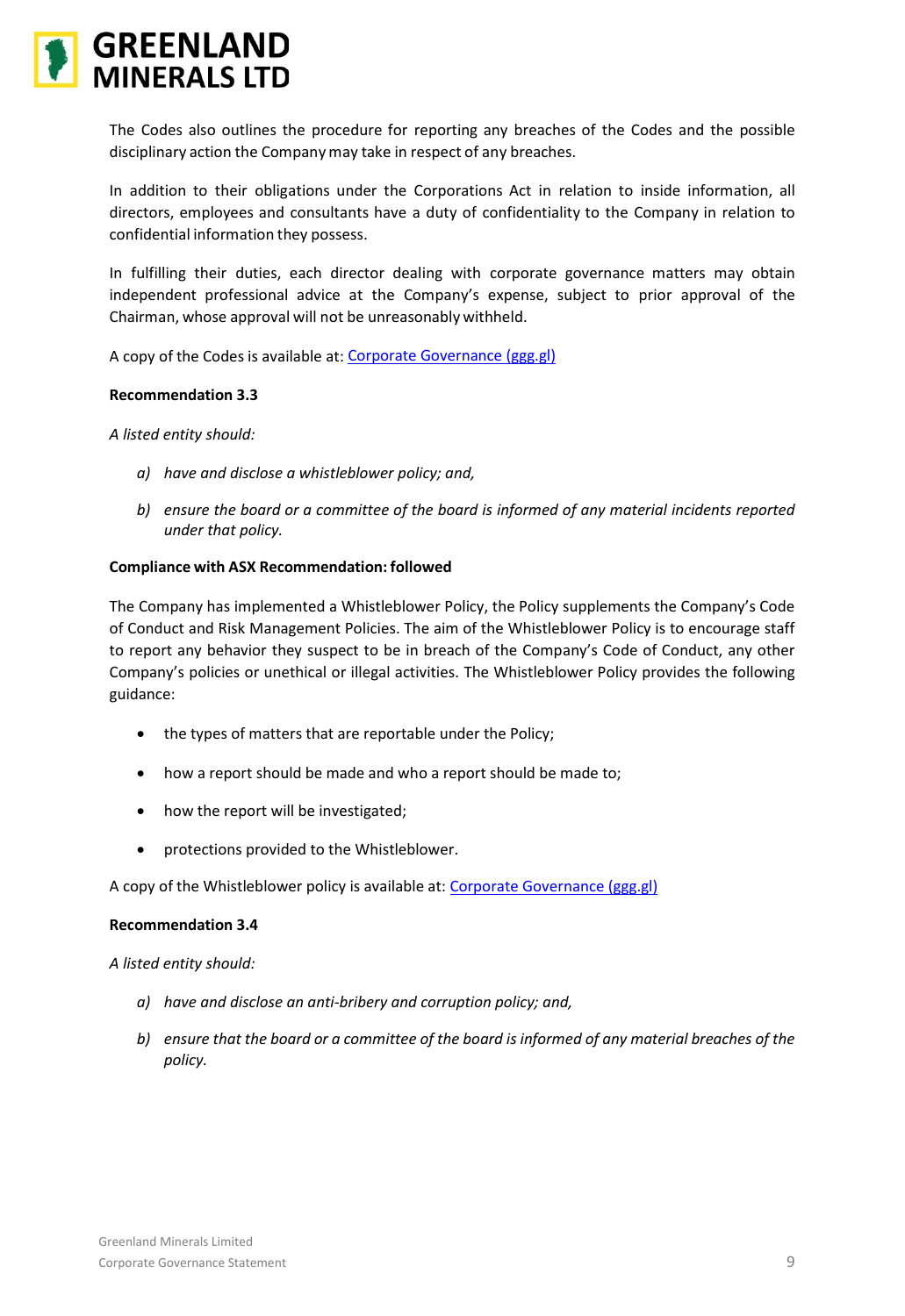

The Company has implemented a**n Anti-bribery and Corruption** Policy, the Policy supplements the Company's Code of Conduct and Risk Management Policies and other relevant policies and codes. The aim the policy is to:

- ensure all Staff comply with applicable laws relating to anti-bribery and corruption;
- provide guidelines for the handing of gifts, hospitality and sponsored travel;
- protect the Company from any appearance of or actual misconduct and to ensure the Company maintains the highest standards of ethical and legitimate business practices.

A copy of the Anti-bribery and Corruption policy is available at: [Corporate Governance \(ggg.gl\)](https://www.ggg.gl/investors/corporate-governance/)

# **Principle 4: Safeguard the integrity in corporate reports**

### **Recommendation 4.1**

*The board of a listed entity should:*

- *(a) have an audit committee which:*
	- *(i) has at least three members, all of whom are non-executive directors and a majority of whom are independent directors; and*
	- *(ii) is chaired by an independent director, who is not the chair of the board,*

### *and disclose:*

- *(i) the charter of the committee;*
- *(ii) the relevant qualifications and experience of the members of the committee; and*
- *( i i i ) in relation to each reporting period, the number of times the committee met throughout the period*
- *(iv) and the individual attendances of the members at those meetings; or*
- *(b) if it does not have an audit committee, disclose that fact and the processes it employs that independently verify and safeguard the integrity of its corporate reporting, including the processes for the appointment and removal of the external auditor and the rotation of the audit engagement partner.*

### **Compliance with ASX Recommendation: followed**

The Company has an Audit Committee that currently comprises two independent non-executive directors. However taking into account the Company's current size and scope of operations, the Board is confident the current Audit Committee is capable of fulfilling its role.

The audit committee consists of Simon Cato (Audit Committee Chairman) and Tony Ho. Both Mr Cato and Mr Ho are independent non-executive directors and Mr Ho is a chartered accountant.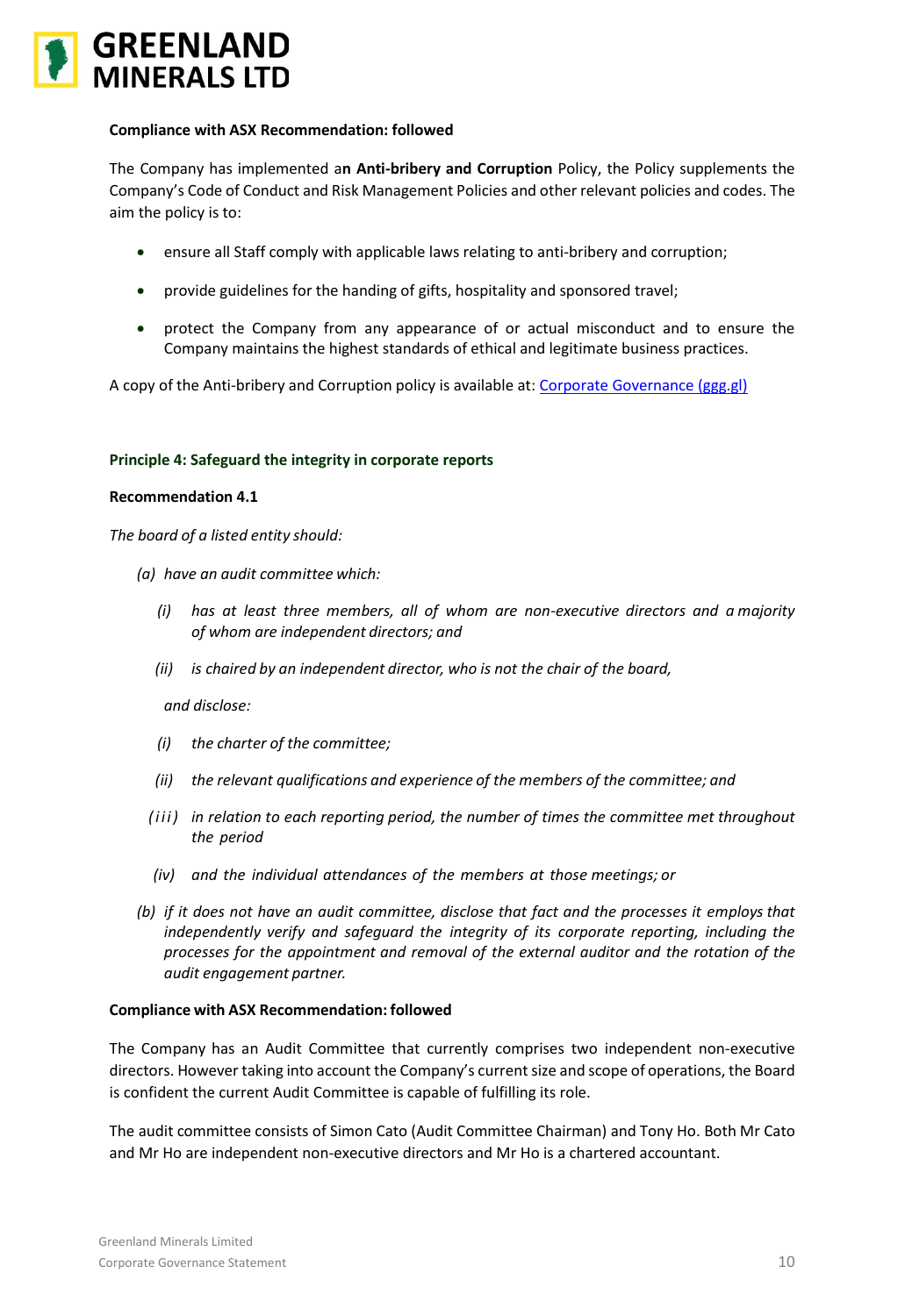

The qualifications of the members of the Audit Committee are disclosed in the Company's annual report and on the Company's website.

[Corporate Governance \(ggg.gl\)](https://www.ggg.gl/investors/corporate-governance/) The Audit Committee is chaired by an independent non executive director. The Board considers the current Committee members possess the relevant skills and experience to effectively carry out their obligations.

The Company has adopted an Audit Committee charter which is available on the Company's website. [Corporate Governance \(ggg.gl\)](https://www.ggg.gl/investors/corporate-governance/)

The Audit Committee meets at least twice a year and provides for effective communication between the Board and the external auditors. The Committee reviews:

- The annual and half-year financial reports and accounts prior to their approval by the board;
- The effectiveness of management information systems and internal control procedures;
- The efficiency and effectiveness of the external audit function

The Audit Committee meets with and receives regular reports from the external auditors concerning matters that arise during the audit process, including the adequacy of internal controls.

Details relating to the number of Audit Committee meetings and the attendance at the meetings are included in the Company's Annual Report.

The Audit Committee also reviews the Company's Corporate Governance and Risk Management process to ensure that they are effective and meet the expected requirements of a listed public company of the size and nature of Greenland Minerals Limited.

# **Recommendation 4.2**

*The board of a listed entity should, before it approves the entity's financial statements for a financial period, receive from its CEO and CFO a declaration that, in their opinion, the financial records of the entity have been properly maintained and that the financial statements comply with the appropriate accounting standards and give a true and fair view of the financial position and performance of the entity and that the opinion has been formed on the basis of a sound system of risk management and internal control which is operating effectively.*

# **Compliance with ASX Recommendation: followed**

The Company obtains a declaration from its Managing Director and Chief Financial Officer before its financial statements are approved, substantially in the form referred to in ASX Recommendation 4.2.

# **Recommendation 4.3**

*A listed entity that has an AGM should ensure that its external auditor attends its AGM and is available to answer questionsfrom security holders relevant to the audit.*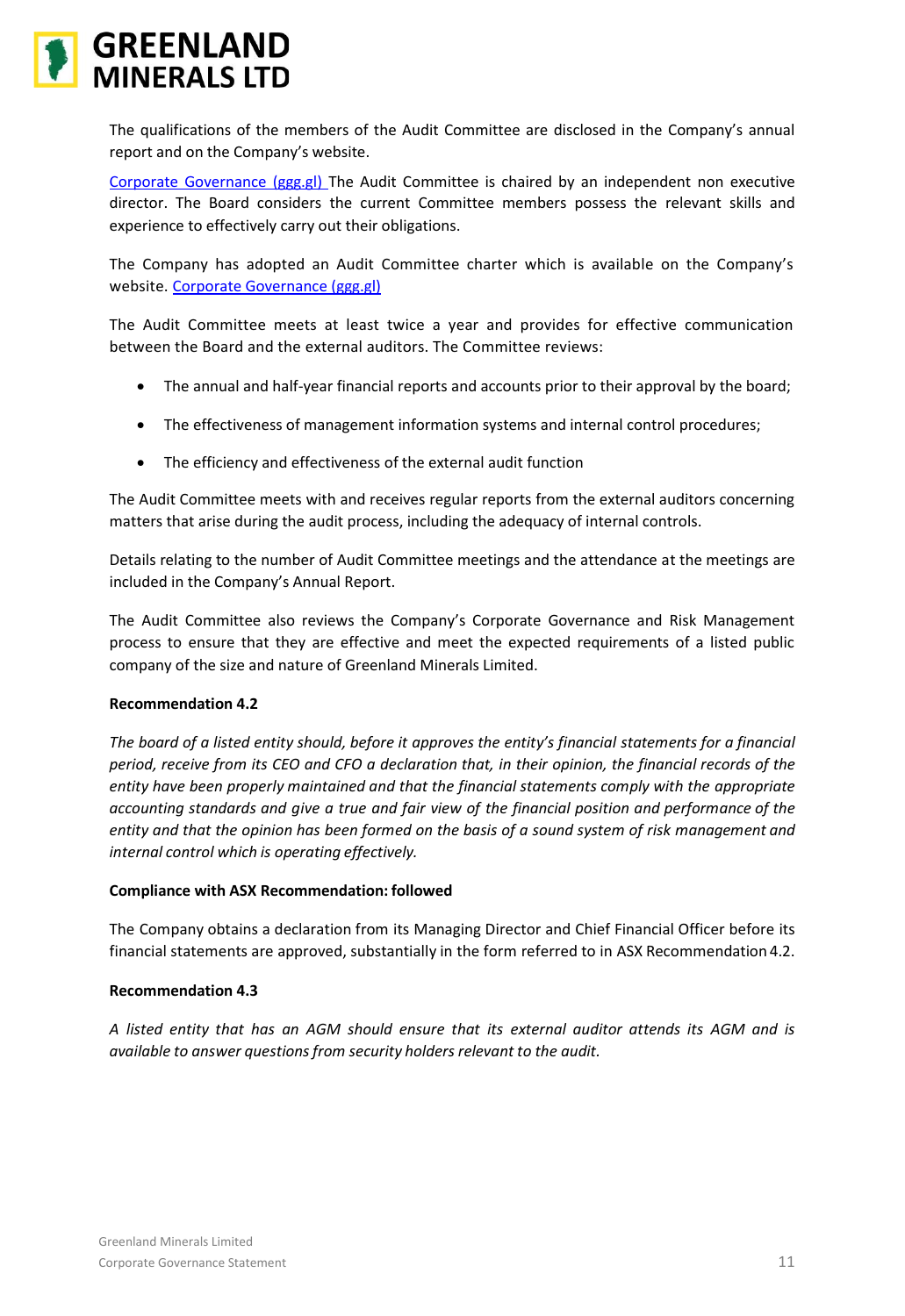

In accordance with the Company's Shareholder Communications Policy, the Company requests that its external auditor attends each Annual General Meeting of the Company and is available to answer questions from shareholders in relation to the conduct of the audit and the preparation and content of the auditor's report.

# **Principle 5: Make timely and balanced disclosure**

### **Recommendation 5.1**

*A listed entity should:*

- *(a) have a written policy for complying with its continuous disclosure obligations under the Listing Rules; and*
- *(b) disclose that policy or a summary of it.*

### **Compliance with ASX Recommendation: followed**

The Company is a "disclosing entity" pursuant to section 111AR of the Corporations Act and, as such, complies with the continuous disclosure requirements of Chapter 3 of the ASX Listing Rules and section 674 of the Corporations Act. Subject to the exceptions contained in the ASX Listing Rules, the Company is required to disclose to ASX any information concerning the Company which is not generally available and which a reasonable person would expect to have a material effect on the price or value of the Shares.

The Company is committed to observe its disclosure obligations under the Corporations Act and its obligations under the ASX Listing Rules. All ASX announcements will be posted on the Company's website.

The Company has adopted a Continuous Disclosure Policy, the purpose of which is to:

- ensure that the Company, as a minimum, complies with its continuous disclosure obligations under the Corporations Act and the ASX Listing Rules and, as much as possible, seeks to achieve and exceed best practice;
- provide shareholders and the market with timely, direct and equal access to information issued by the Company, including emails of ASX announcements; and
- promote investor confidence in the integrity of the Company and its securities.

A copy of the Continuous Disclosure Policy is available at: [Corporate Governance \(ggg.gl\)](https://www.ggg.gl/investors/corporate-governance/)

### **Recommendation 5.2**

*A listed entity should ensure that its board receives copies of all material market announcements promptly after they have been made.*

### **Compliance with ASX Recommendation: followed**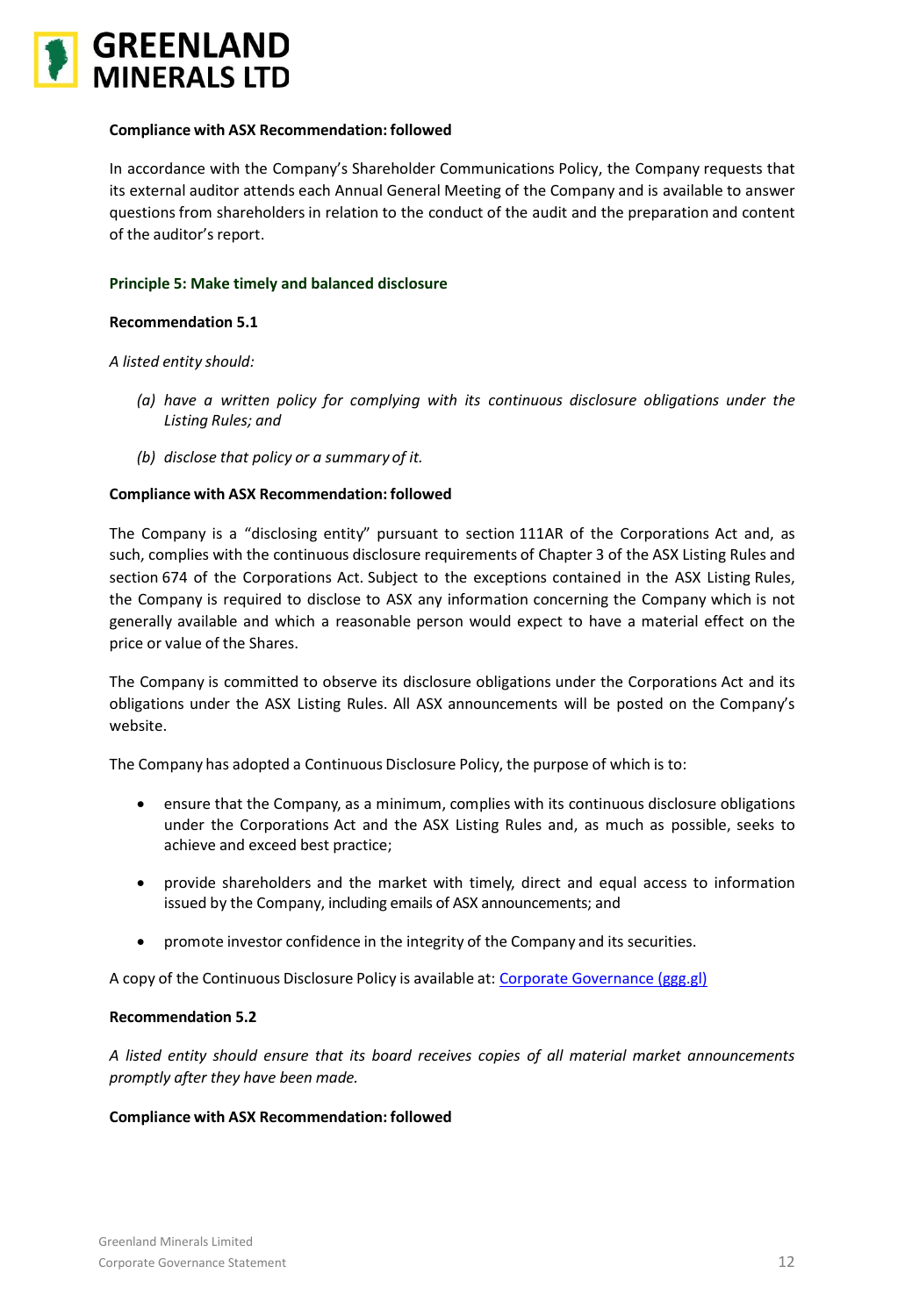

In accordance with the Company's Continuous Disclosure Policy, a copy of all market announcements, made by the Company is sent via email to all Company Directors upon receiving confirmation from the ASX that the announcement has been released.

### **Recommendation 5.3**

*A listed entity that gives a new and substantive, investor or analyst presentation should release a copy of the presentation materials on the ASX Market Announcements Platform ahead of the presentation.*

# **Compliance with ASX Recommendation: followed**

In accordance with the Company's Continuous Disclosure Policy, when conducting briefings with investors or analysts, it is Company policy not to disclose any information which is , or potentially is, materially price sensitive information, that has not been announced to the ASX and the market in general. Where new and substantive material is presented during these briefings, the material will be released in the ASX Market Announcements Platform prior to the briefing.

# **Principle 6: Respect the rights of security holders**

# **Recommendation 6.1**

*A listed entity should provide information about itself and its governance to investors via its website.*

# **Compliance with ASX Recommendation: followed**

Information on the Company's corporate governance, including copies of its various corporate governance policies and charters, is available at: [Corporate Governance \(ggg.gl\)](https://www.ggg.gl/investors/corporate-governance/)

### **Recommendation 6.2**

*A listed entity should design and implement an investor relations program to facilitate effective two-way communication with investors.*

### **Compliance with ASX Recommendation: followed**

The Company has a Shareholder Communications Policy to facilitate effective two-way communication with its shareholders and potential investors. The policy establishes procedures for shareholder queries to be made to the Managing Director and Company Secretary generally at any time and provides that shareholders are provided with opportunities to put questions to the Board at general meetings.

A copy of the Shareholder Communications Policy is available at: [Corporate Governance \(ggg.gl\)](https://www.ggg.gl/investors/corporate-governance/)

# **Recommendation 6.3**

*A listed entity should disclose how it facilitates and encourages participation at meetings of security holders.*

### **Compliance with ASX Recommendation: followed**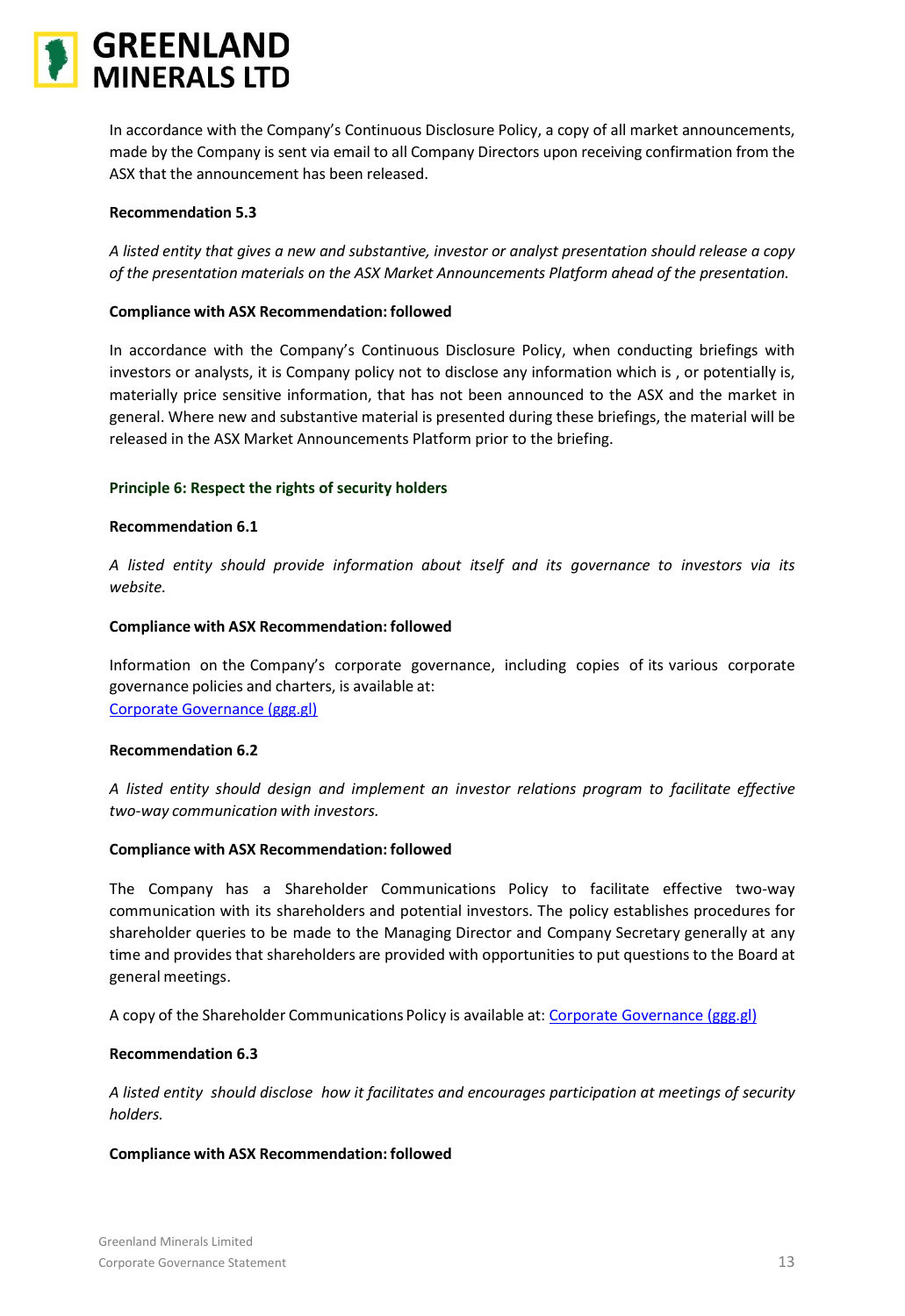

As noted above, the Company has adopted a Shareholder Communications Policy to address ASX Recommendation 6.2.

In accordance with the Shareholder Communications Policy, the Company supports shareholder participation in general meetings and seeks to provide appropriate mechanisms for such participation. As a matter of practice, in its notices of meeting, the Company encourages those shareholders who cannot attend general meetings in person to appoint proxies on their behalf.

The Company's Shareholder Communications Policy sets out the Company's procedures in relation to shareholder participation.

Mechanisms for encouraging and facilitating shareholder participation will be reviewed regularly to encourage the highest level of shareholder participation.

# **Recommendation 6.4**

*A listed entity should ensure that all substantive resolutions at a meeting of security holders are decided by a poll rather than a show of hands.*

# **Compliance with ASX Recommendation: followed**

The Company values the principle of 'one security one vote'. The Chairman at a general meeting has the right to call a poll where appropriate. Where the matter pertaining to a resolution is substantive, contentious or a significant number of proxy votes received have been against the resolution, the Chairman will call for a poll for that resolution.

### **Recommendation 6.5**

*A listed entity should give security holders the option to receive communications from, and send communicationsto, the entity and its security registry electronically.*

# **Compliance with ASX Recommendation: followed**

The Company considers that communicating with shareholders by electronic means is an efficient way to distribute information in a timely and convenient manner.

In accordance with the Shareholder Communication Policy, the Company encourages shareholders to register for the email alert service available through the Company's website. The Company intends to record shareholders' email addresses to further enhance email communications with them. Shareholders will receive information by email, including ASX announcements, annual and other reports, company presentations and notices of general meetings.

### **Principle 7: Recognise and manage risk**

### **Recommendation 7.1**

*The board of a listed entity should:*

- *(a) have a committee or committeesto oversee risk each of which:*
	- *(i) has at least three members, a majority of whom are independent directors; and*
	- *(ii) is chaired by an independent director,*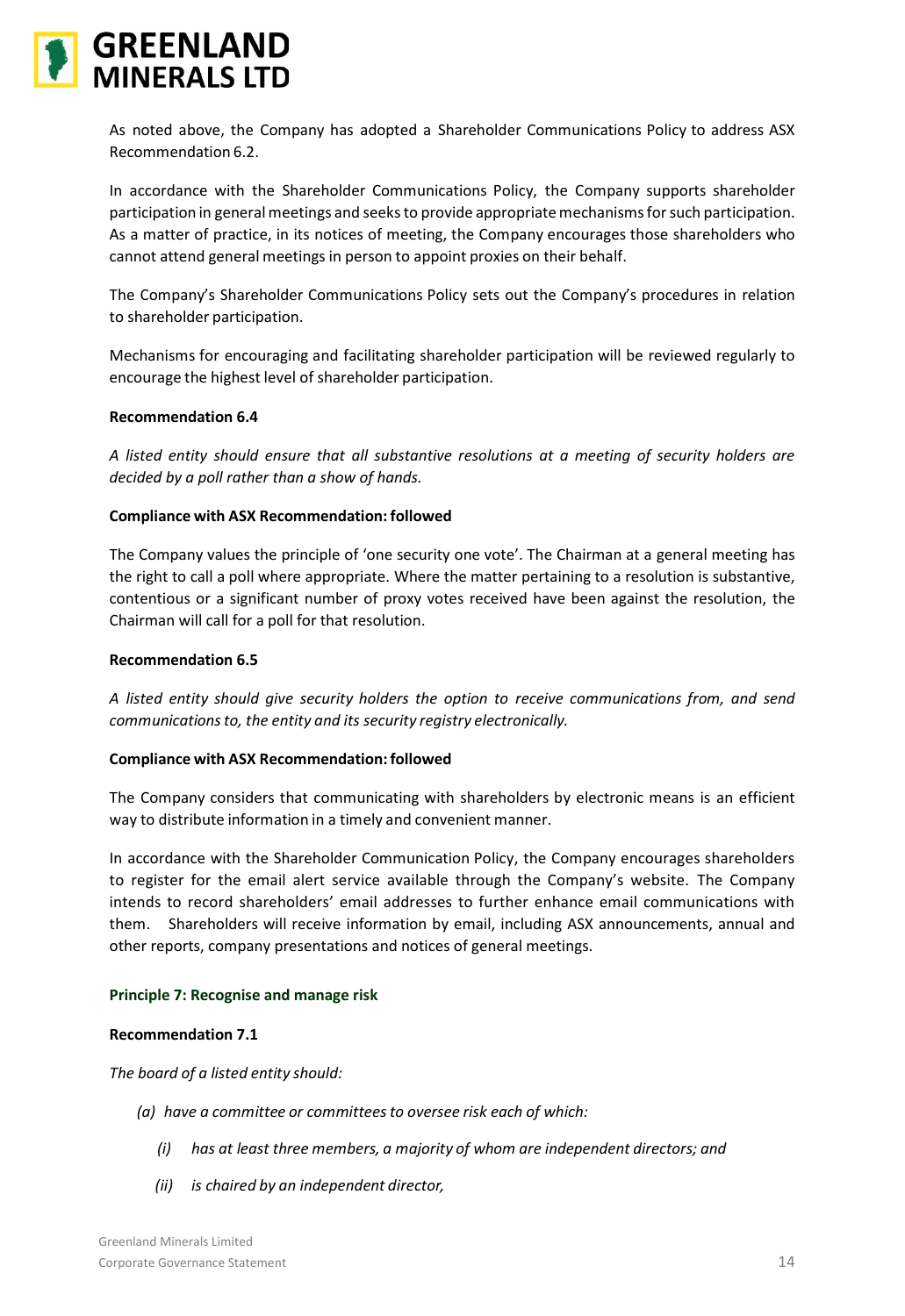

*and disclose,*

- *(i) the charter of the committee;*
- *(ii) the members of the committee; and*
- *(iii) as at the end of each reporting period, the number of times the committee met throughout the period and the individual attendances of the members at those meetings; or*
- *(b) if it does not have a risk committee or committeesthat satisfy (a) above, disclose that fact and the processesit employs for overseeing the entity's risk managementframework.*

# **Compliance with ASX Recommendation: 7.1(a) not followed, 7.1(b) followed**

The Company does not have a separate risk management committee.

The role of the risk management committee is undertaken by the full Board, which comprises three non-executive directors and one executive director.

The Board considers that, given the current size and scope of the Company's operations and that only one Director holds an executive position in the Company, efficiencies or other benefits would not be gained by establishing a separate risk management committee at present.

As the Company's operations grow and evolve, the Board will reconsider the appropriateness of forming a separate risk management committee.

However, the Company has established a Risk Management Policy for the Company, the purpose of which is to:

- provide a framework for identifying, assessing, monitoring and managing risk;
- communicate the roles and accountabilities of participants in the risk management system; and
- highlight the status of risks to which the Company is exposed, including any material changes to the Company's risk profile.

Under the Risk Management Policy, the Board is responsible for:

- risk management and oversight of internal controls;
- establishing procedures which provide assurance that business risks are identified, consistently assessed and adequately addressed; and
- for the overseeing of such procedures.

The Board will review assessments of the effectiveness of risk management and internal compliance and control on an annual basis.

A copy of the Risk Management Policy is available at: [Corporate Governance \(ggg.gl\)](https://www.ggg.gl/investors/corporate-governance/)

### **Recommendation 7.2**

*The board or a committee of the board should:*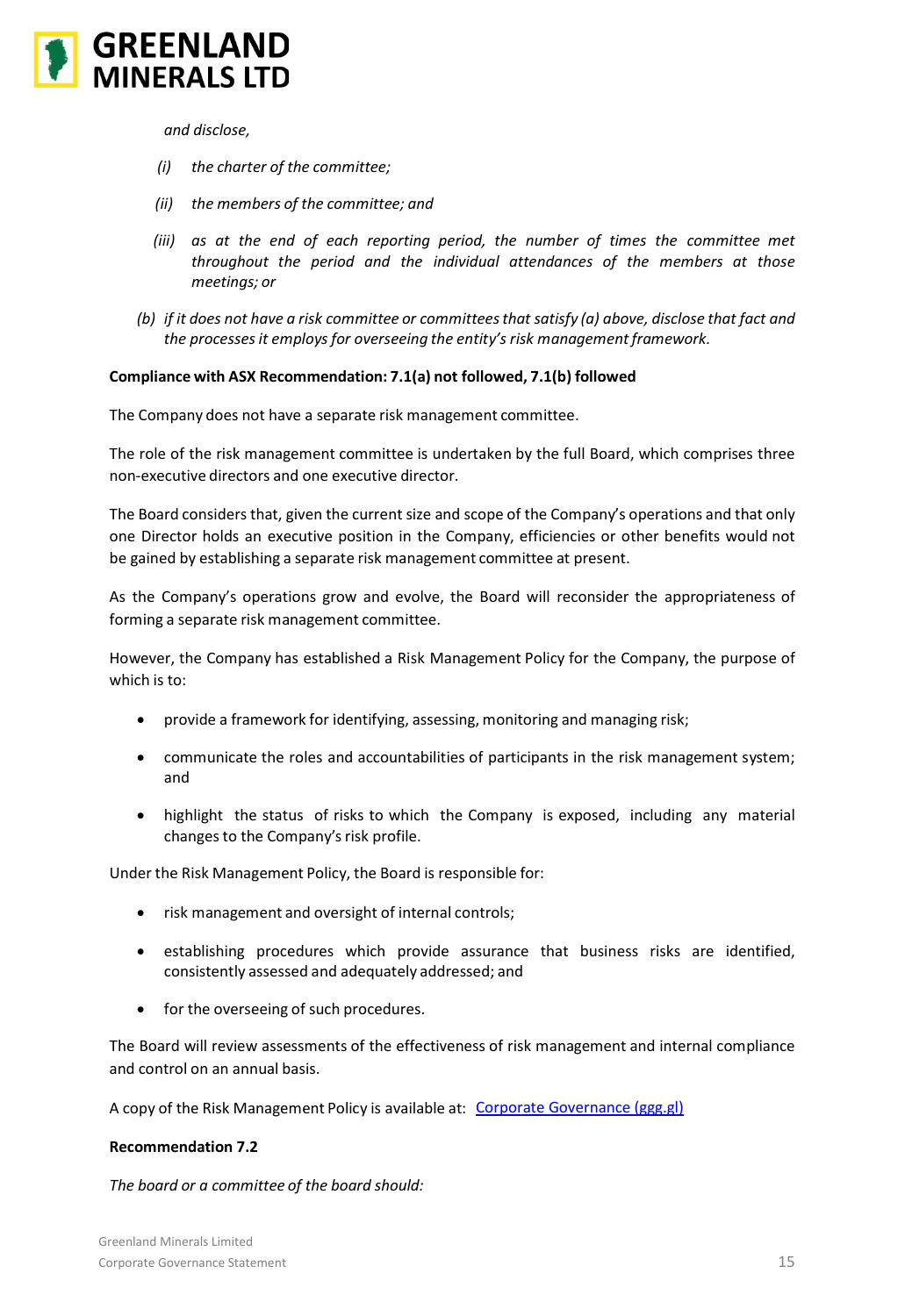

- *(a) review the entity's risk management framework at least annually to satisfy itself that it continuesto be sound; and*
- *(b) disclose, in relation to each reporting period, whether such a review has taken place.*

The Board reviews assessments of the effectiveness of risk management and internal compliance and control for the Company on an ongoing basis.

The Company conducts annual reviews of risk management. As at the date of this statement the company has not disclosed that these reviews have been undertaken, but the Company intends to do so on an annual basis as operations and risk exposure increases.

# **Recommendation 7.3**

*A listed entity should disclose:*

- *(a) if it has an internal audit function, how the function is structured and what role it performs; or,*
- *(b) if it does not have an internal audit function, that fact and the processes it employs for evaluating and continually improving the effectiveness of its risk management and internal control processes.*

# **Compliance with ASX Recommendation: 7.3 (a) not followed, 7.3(b) followed**

The Company does not currently have internal audit function. The board has determined that consistent with the Company's current size and activities, an internal audit function is not appropriate. Consistent with recommendations 7.1 and 7.2 and principle 4, the Company has adopted a Risk Management Policy and internal controls and procedures appropriate for the size of the Company and its operations to manage material risks. This includes regular reporting to the Board on the effectiveness of risk management processes and controls that are in place.

### **Recommendation 7.4**

*A listed entity should disclose whether it has any material exposure to economic, environmental and socialsustainability risks and, if it does, how it manages or intends to manage those risks.*

### **Compliance with ASX Recommendation: followed**

The Company's primary operation of mineral exploration and development is speculative in nature and has inherent risks. It is subject to various economic, environmental and social sustainability risks, which may materially impact the Company's ability to operate and to generate value for shareholders. These include:

- **Regulatory risks:** Adverse changes in government policies or legislation in Australia and Greenland including, taxation, profit repatriation, royalties, land access, labour relations, and mining and exploration activities may affect the operations of the Company.
- **Permitting risk:** The Company's main exploration license is granted under the Greenland Minerals Act and subject to the terms and conditions of the license, that must be complied with to ensure the license remains in good standing. Obtaining the right to mine will require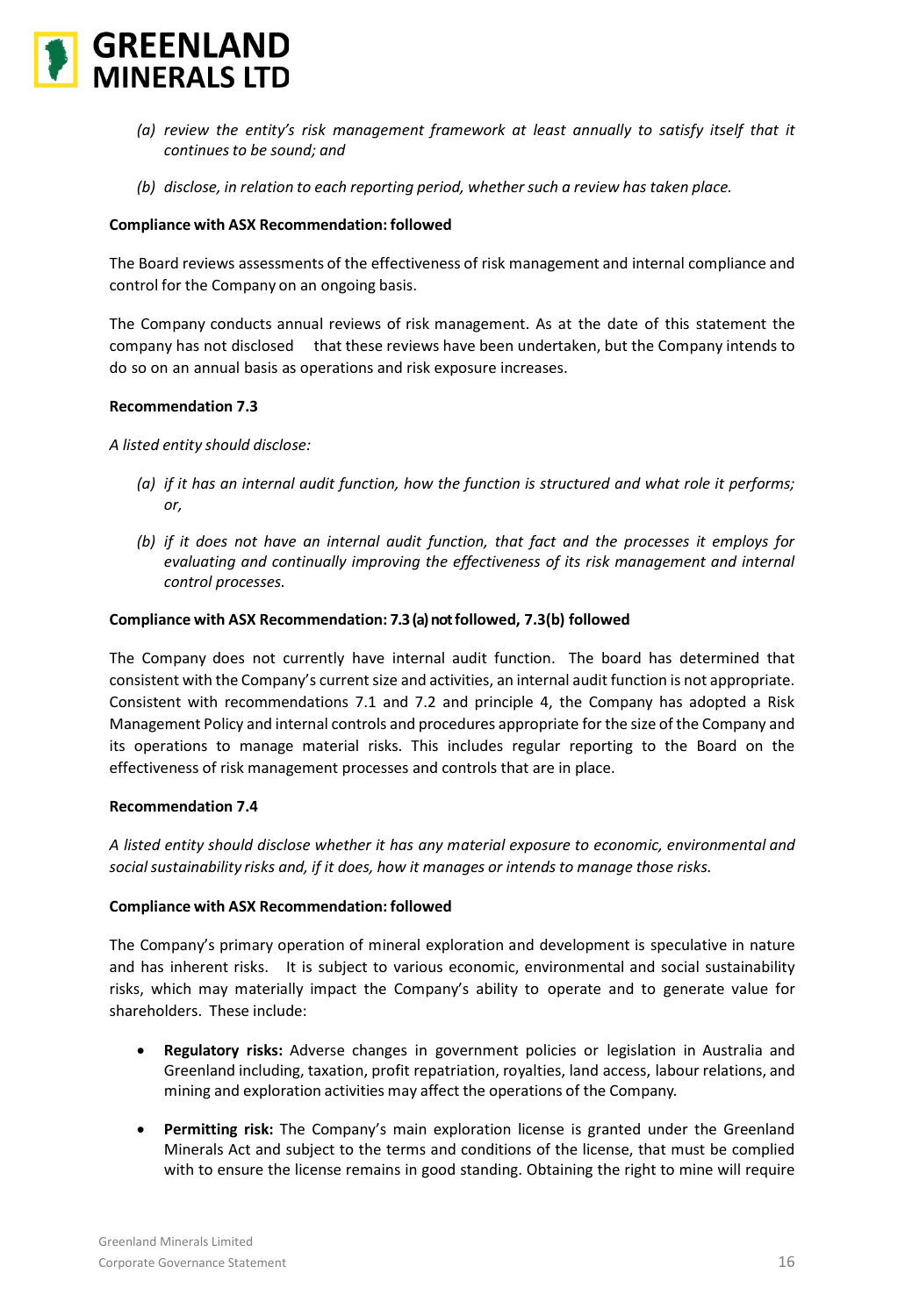

satisfying the various regulatory requirements in Greenland and obtaining an exploitation license from the Greenland authorities.

- **Future capital requirements:** The Company may need to raise funds for working capital from time to time. However, there is no guarantee that appropriate or adequate funding will be available.
- **Commodity price fluctuations:** The Company's future revenue will depend upon demand and commodity prices for rare earth elements, uranium and zinc.
- **Exchange rate fluctuations:** The expenditure of the Company is and will be taken into account in Australian and Danish Kroner currencies, exposing the Company to the fluctuations and volatility of the rates of exchange between the Danish kroner and the Australian dollar as determined in international markets.
- **Environmental risks:** The operations and activities of the Company in Greenland are subject to Greenland environmental laws and regulations. As with most exploration projects and mining operations, the Company's operations and activities are expected to have an impact on the environment, particularly if advanced exploration or mine development proceeds. The Company aims to conduct its operations and activities to the highest standard of environmental obligation, including compliance with all environmental laws.
- **Securities market conditions:** As with all securities markets, the price of the Company's shares and other securities is subject to fluctuations in the market.

The company has adopted the Risk Management Policy and other procedures to identify, mitigate and manage these risks. These policies are updated from time to time as the Board considers appropriate in the circumstances for the management of the Company's risk profile.

# **Principle 8: Remunerate fairly and responsibly**

### **Recommendation 8.1**

*The board of a listed entity should:*

- *(a) have a remuneration committee which:*
	- *(i) has at least three members, a majority of whom are independent directors; and*
	- *(ii) is chaired by an independent director,*

*and disclose:*

- *(i) the charter of the committee;*
- *(ii) the members of the committee; and*
- *(iii) as at the end of each reporting period, the number of times the committee met throughout the period and the individual attendances of the members at those meetings; or*
- *(b) if it does not have a remuneration committee, disclose that fact and the processes it employs for setting the level and composition of remuneration for directors and senior executives and ensuring that such remuneration is appropriate and not excessive.*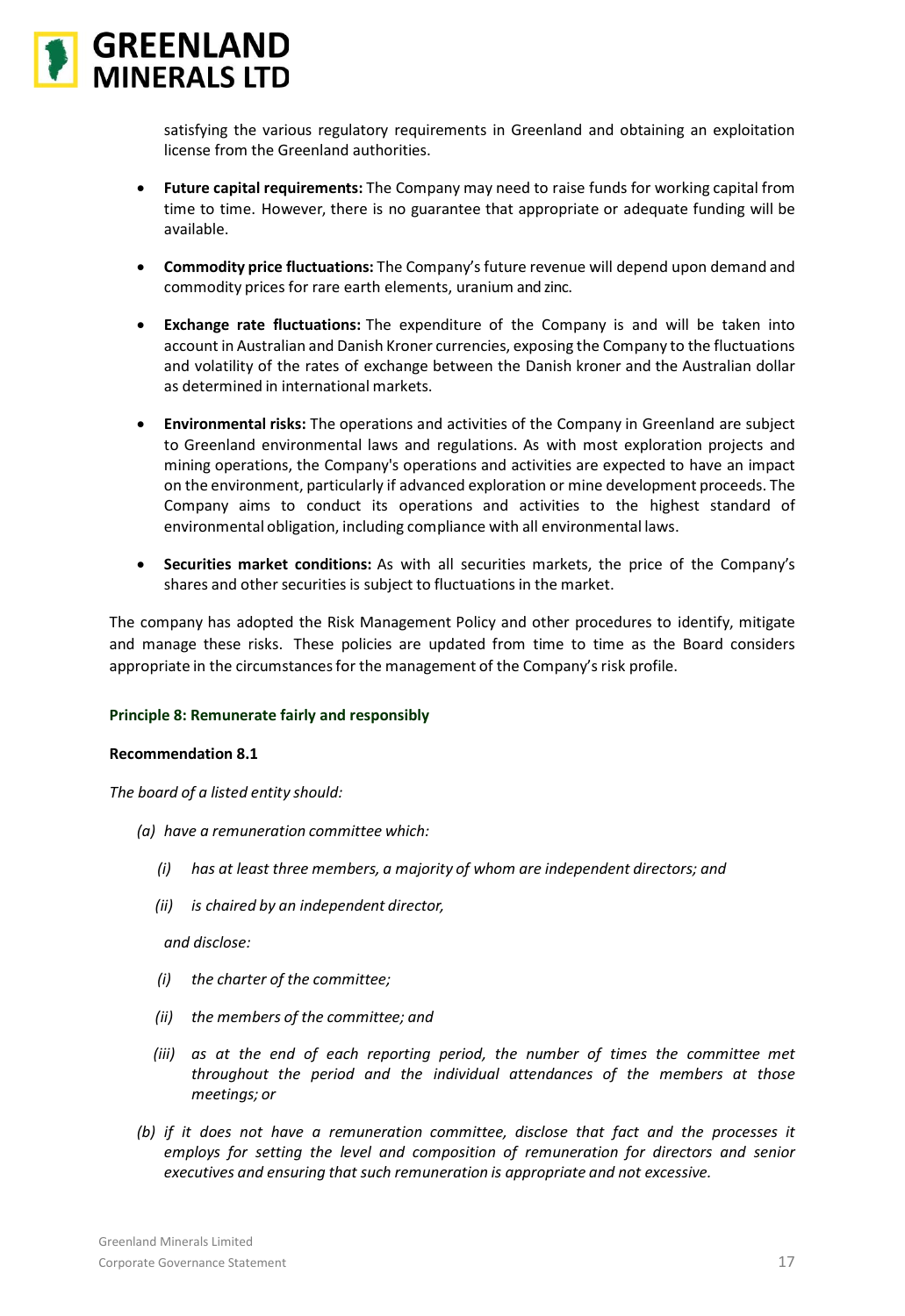

# **Compliance with ASX Recommendation: 8.1(a) not followed, 8.1(b) followed**

The role of the remuneration committee is undertaken by the full Board. The Board considers that, given its current size and that only one director holds an executive position in the Company, efficiencies or other benefits would not be gained by establishing a separate remuneration committee.

The Company sets out the remuneration paid or provided to directors and senior executives annually in the remuneration report contained within the Company's annual report to shareholders.

The board carries out a review of remuneration paid to directors and senior executives at least once a year. This includes a review of the directors' or senior executives' performance and comparison with remuneration paid for similar positions in companies of a similar size and stage of development.

The maximum aggregate remuneration payable to non-executive directors was approved by the shareholders in 2009 in accordance with the Company's Constitution and the Non-Executive Directors have been paid below this threshold.

### **Recommendation 8.2**

*A listed entity should separately disclose its policies and practices regarding the remuneration of nonexecutive directors and the remuneration of executive directors and other senior executives.*

### **Compliance with ASX Recommendation: followed**

The Company's policies and practices regarding the remuneration of executive and non-executive directors and other senior executives is set out in the Remuneration Report contained in the Company's Annual Report for each financial year.

### **Recommendation 8.3**

*A listed entity which has an equity-based remuneration scheme should:*

- *(a) have a policy on whether participants are permitted to enter into transactions (whether through the use of derivatives or otherwise) which limit the economic risk of participating in the scheme; and*
- *(b) disclose that policy or a summary of it.*

### **Compliance with ASX Recommendation: not applicable**

The Company has in place unvested performance rights. The performance rights are non-transferable and have no monetary value until such time the vesting conditions are satisfied. Therefore, neither the Company or the holder of the unvested performance rights are exposed to any economic risk. Upon satisfying the vesting conditions, the performance rights convert to fully paid ordinary shares and fall under the scope of the Company's Securities Trading Policy.

A copy of the Securities Trading Policy is available at: [Corporate Governance \(ggg.gl\)](https://www.ggg.gl/investors/corporate-governance/)

### **Principle 9: Additional recommendations**

### **Recommendation 9.1**